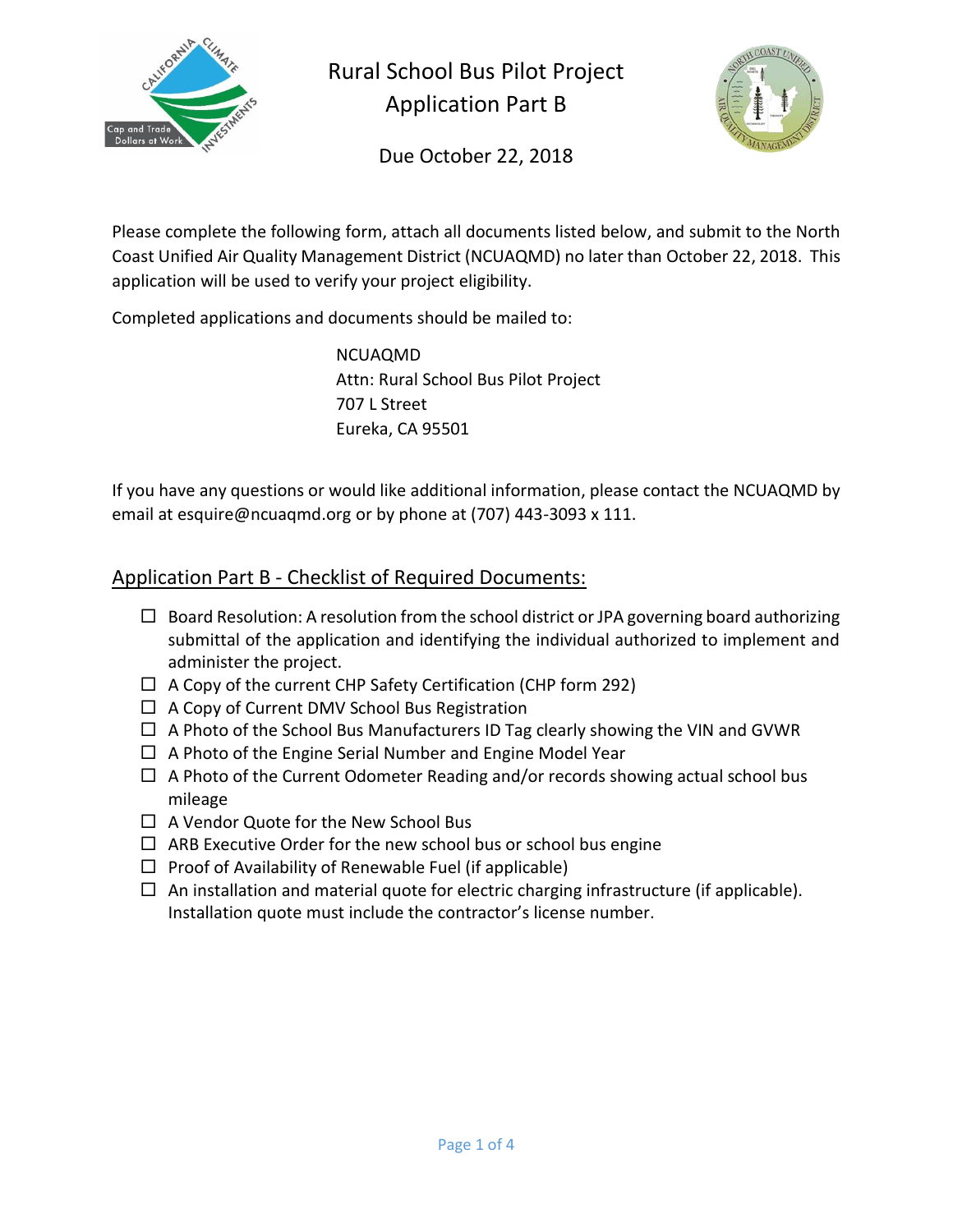



### New School Bus Requirements:

New school buses must meet the following eligibility requirements:

- All new school bus engines must be certified by CARB for sale in California, comply with durability and warranty requirements, and be the current model year available.
- New school buses must be delivered and operational no later than February 1, 2021.
- New school buses purchased under this program must be operated and maintained according to the manufacturer's warranty specifications.
- New school buses must be owned and operated by the grant recipient for a minimum of three (3) years.
- New school buses must receive CHP Safety Certification before being placed in active service.
- For hybrid or internal combustion engines projects, grant recipient must purchase enough renewable fuel to power the bus for the mileage accumulated during the three year project life.
- New school buses with internal combustion engines are eligible for replacement funding if the engine's emissions meet the following standards: 0.20 grams per brake horse power-hour (g/bhp-hr) oxides of nitrogen emission standard and 0.01 g/bhp-hr particulate matter standard.

## Base Model School Bus:

Please list any options that increase the cost of the new school bus on page 3, with the exception of the following allowable options:

- Automatic Snow Chains
- Long Range Battery capability
- Air Conditioning
- Handicap & ADA Accessibility Options
- Standard Camera Options (interior, exterior, and back-up)
- Basic Driver Comfort Options (cup holder, etc.)
- CA School Bus Requirements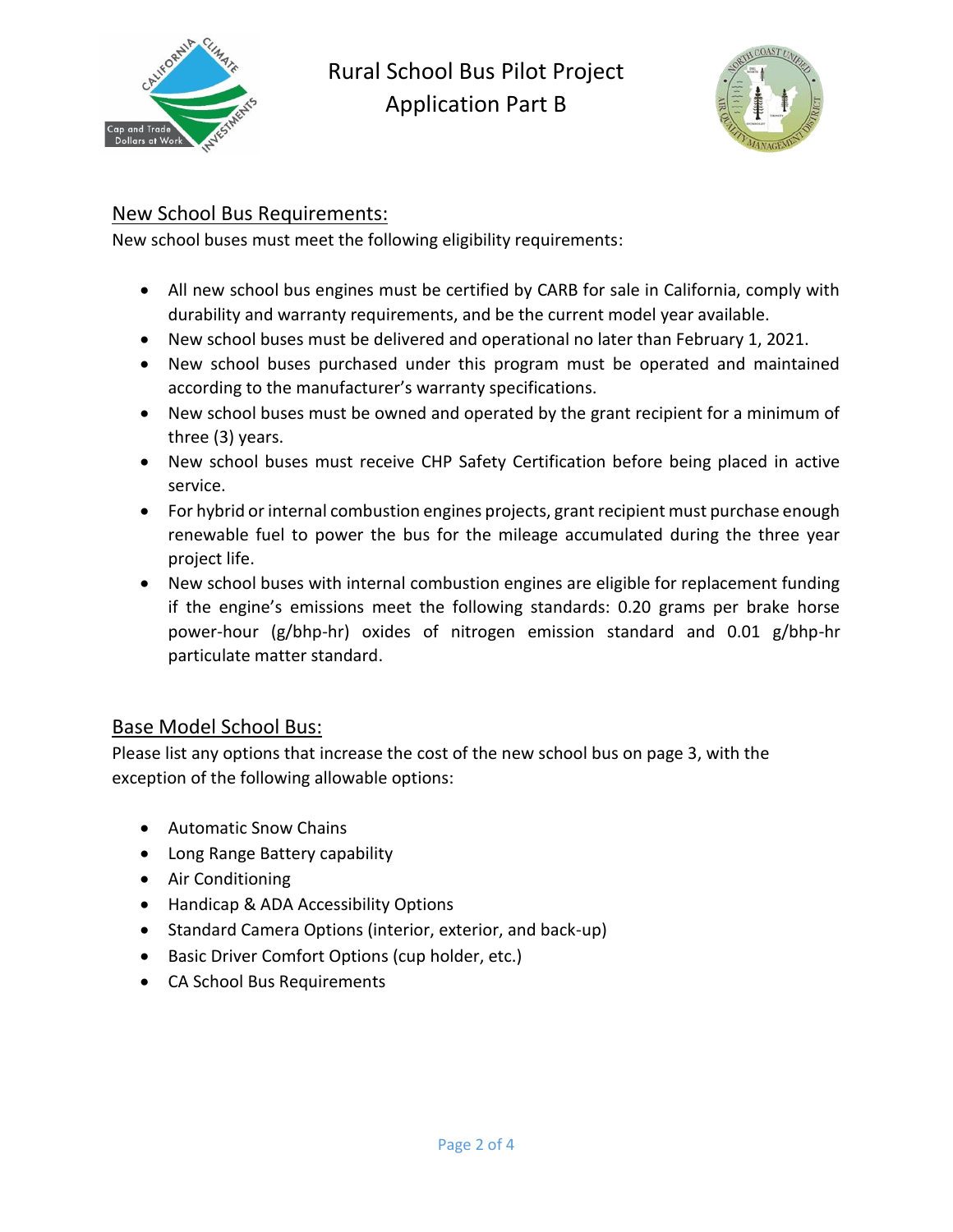



# Applicant Information

| <b>School District or JPA:</b> | Contact Name, Title: |                     |
|--------------------------------|----------------------|---------------------|
| Mailing address:               |                      |                     |
| City:                          | State:               | Zip Code:           |
| <b>Email Address:</b>          | <b>Grant Number:</b> | Old School Bus ID#: |

# New School Bus Information

| Technology Type: □Zero-Emission □Hybrid or Internal Combustion Engine Using Renewable Fuel              |                     |                                    |                               |  |
|---------------------------------------------------------------------------------------------------------|---------------------|------------------------------------|-------------------------------|--|
| You may only select the new school bus technology type originally listed on Part A of your application. |                     |                                    |                               |  |
| Vendor:                                                                                                 |                     | School Bus Type:                   |                               |  |
|                                                                                                         |                     |                                    | $\Box A \Box B \Box C \Box D$ |  |
| Vehicle Manufacturer:                                                                                   | Model:              |                                    | Model Year:                   |  |
| Gross Vehicle Weight Rating<br>(GVWR):                                                                  | Passenger Capacity: | Fuel Type:                         |                               |  |
| <b>Engine Manufacturer:</b>                                                                             | Engine Model:       | Engine Year:                       |                               |  |
|                                                                                                         | Horsepower:         | <b>ARB Executive Order Number:</b> |                               |  |
| New Bus Purchase Price (include copy of quote):                                                         |                     |                                    |                               |  |
| \$                                                                                                      |                     |                                    |                               |  |
| Does the quote include any options or equipment above a "base model" school bus:                        |                     |                                    |                               |  |